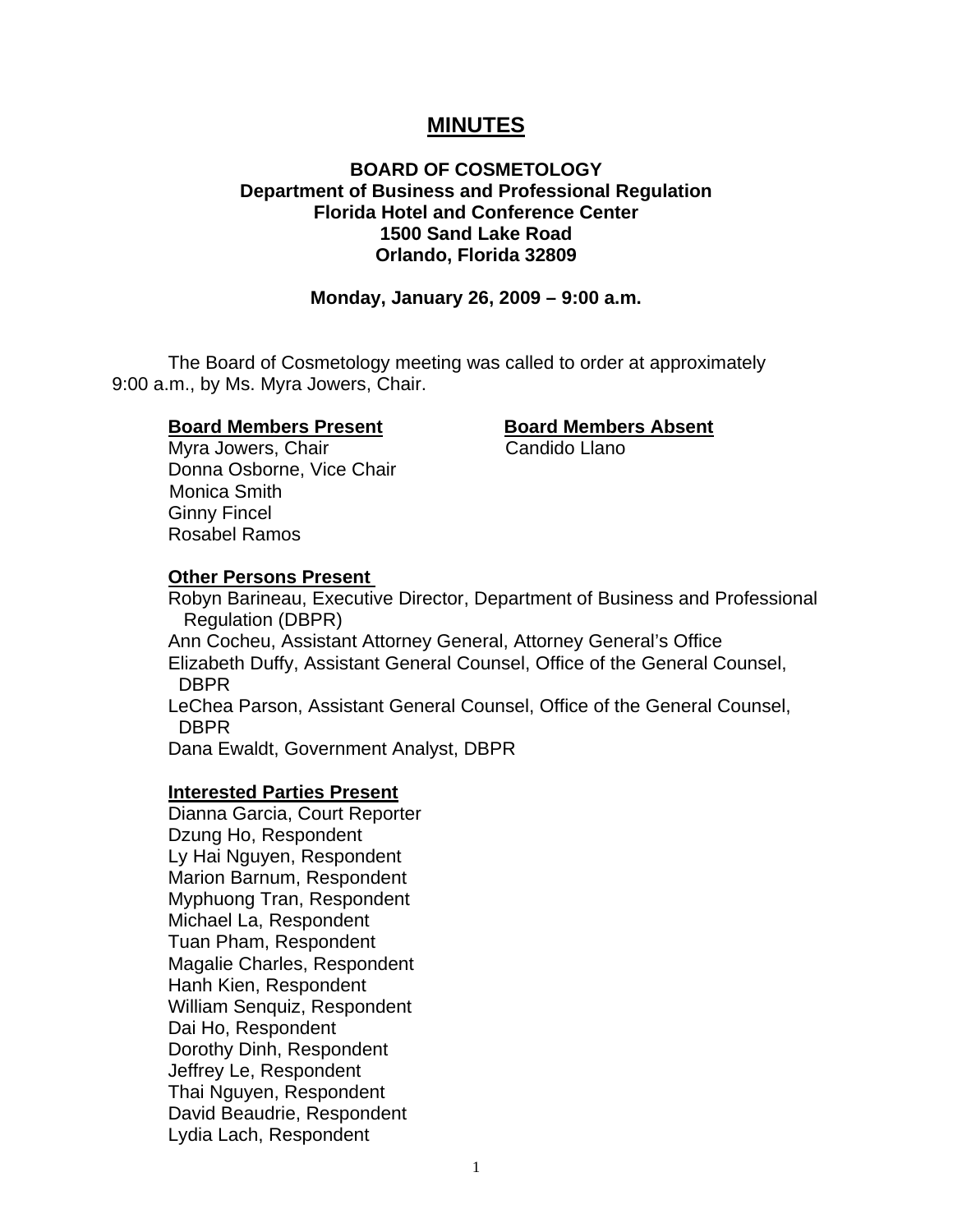Jamice Di Fioro, Vector Institute Maggie Marquez, Central Florida College Linda Pham, Respondent Bonnie Poole, Florida Cosmetology Association Chuck Chapman, Florida Cosmetology Association Betsy McKenna Hope O'Connor

 The meeting was opened with a roll call and a quorum was established. Chair Jowers noted Mr. Candido Llano's absence from the meeting as unexcused since prior notification was not provided to board staff.

#### **Disciplinary Matters**

#### **Informal Hearings**

 Regarding Case No. 2007-012453 against Betty Jean Bell of Belle Glade, Ms. Elizabeth Duffy, Assistant General Counsel, informed the board that the Respondent had elected an informal hearing in the matter. The Respondent was not present for the meeting. Ms. Duffy presented the department's case in this matter and suggested assessing a fine of \$1,000 and costs of \$179.81. Ms. Ginny Fincel moved that the board find the Respondent was properly served with the Administrative Complaint, that there was competent and substantial evidence to support the allegations as set forth in the Administrative Complaint and impose a fine of \$1,000 and costs of \$179.81, plus license revocation due to the history of non-compliance. Should Ms. Bell reapply for licensure, all prior fines and costs must be paid in full and the board reserves the right to impose conditions on any future license. Vice Chair Osborne seconded the motion and the motion passed unanimously.

 Regarding Case Nos. 2008-032242 and 2008-032246 against Brazilian Touch Hair Design of Pompano Beach, Ms. Duffy requested that this disciplinary case be pulled from the agenda to be considered at a later date.

 Regarding Case No. 2008-017518 against Exotic Nails of Tallahassee, Ms. Duffy requested that this disciplinary case be pulled from the agenda to be considered at a later date.

Regarding Case no. 2008-020457 against Happy Nails of Palm Beach Gardens, Ms. Duffy requested that this disciplinary case be pulled from the agenda to be considered at a later date.

 Regarding Case Nos. 2008-023260 and 2008-023263 against Happy Nails & Spa and Thuy L. Chau of Kissimmee, Ms. Duffy requested that this disciplinary case be pulled from the agenda to be considered at a later date.

Regarding Case Nos. 2008-032092 and 2008-032091 against Ha Tuan Le and Tammi Nails & Spa of Orlando, Ms. Duffy requested that this disciplinary case be pulled from the agenda to be considered at a later date.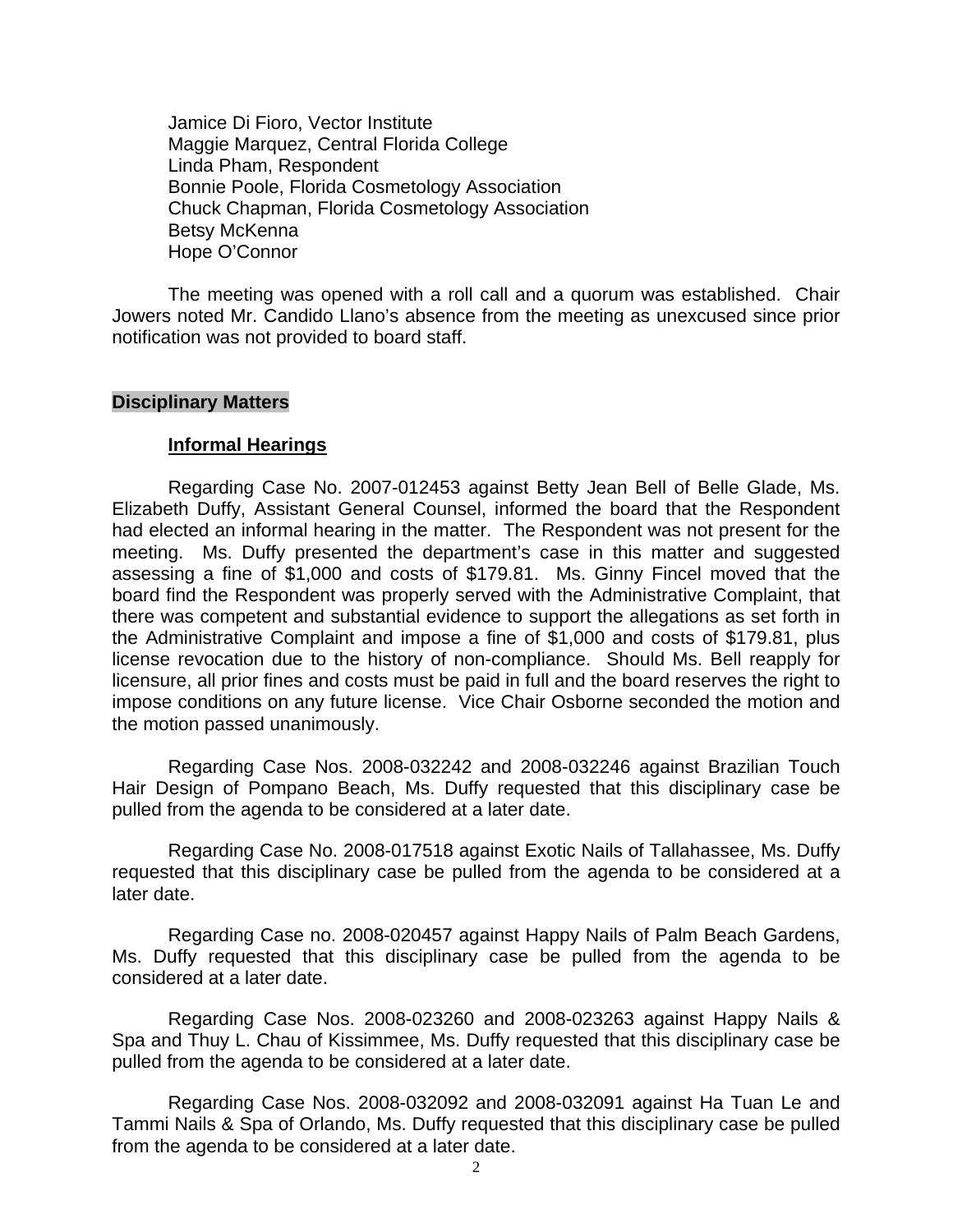Regarding Case No. 2008-032144 and 2008-032149 against K Nails & Spa and Doan Van Ngo of Orlando, Ms. Duffy requested that this disciplinary case be pulled from the agenda to be considered at a later date.

 Regarding Case 2008-025272 against Nghiep Manh Nguyen of Indian Rocks Beach, Ms. Duffy informed the board that the matter was agendaed as a Motion for Waiver of Rights and Final Order, however, since Ms. Lydia Loch was present for the meeting Ms, Duffy requested to proceed with an informal hearing. Ms. Duffy presented the department's case in this matter and suggested assessing a fine of \$500 and costs of \$44.86. Ms. Loch was sworn in by the Court Reporter. Ms. Loch offered testimony that she purchased the salon, Classy Nails, from Mr. Nguyen. After discussion, it was determined that the case against Nghiep Manh Nguyen was not Ms. Loch's liability or responsibility.

 Regarding Case No. 2008-015891 against Nails City of Mandarin of Jacksonville, Ms. Duffy informed the board that the Respondent had elected an informal hearing in this matter. Mr. Thai Nguyen was present for the meeting and was sworn in by the Court Reporter. Ms. Duffy presented the department's case in this matter and suggested assessing a fine of \$500 and costs of \$343.48. Vice Chair Osborne moved that the board find the Respondent was properly served with the Administrative Complaint, that there was competent and substantial evidence to support the allegations as set forth in the administrative complaint and impose a fine of \$500 and costs of \$343.48. Ms. Monica Smith seconded the motion and the motion passed unanimously.

 Regarding Case No. 2008-003395 against Sunshine Nails of Clearwater, Ms. Duffy informed the board that the Respondent had elected an informal hearing in this matter. Mr. Tuan Pham was present for the meeting and was sworn in by the Court Reporter. Ms. Duffy presented the department's case in this matter and suggested assessing a fine of \$500 and costs of \$111.69. Ms. Duffy informed the board that the fine and costs have been paid in full. Vice Chair Osborne moved that the board find the Respondent was properly served with the Administrative Complaint, that there was competent and substantial evidence to support the allegations as set forth in the Administrative Complaint and impose a fine of \$500 and costs of \$111.69. Ms. Fincel seconded the motion and the motion passed unanimously. Mr. Pham addressed the board regarding case 2008-031260 against him for identical charges included in case 2008-003395 against Sunshine Nails. Ms. Duffy determined that the two cases should have been combined. Ms. Duffy stated that the Administrative Complaint of 2008- 003395 would be amended to include 2008-031260 along with Mr. Pham's license number FV9538816. Records also indicated that the fine and costs associated with 2008-031260 were paid in full. Board staff will process a refund for the \$616.91 associated with 2008-031260.

 Regarding Case No. 2008-016770 against #1 Nails of Jacksonville, Ms. Duffy informed the board that the Respondent had elected an informal hearing in this matter. Ms. Dai Ho was present for the meeting and was sworn in by the Court Reporter. Ms. Duffy presented the department's case in this matter and suggested assessing a fine of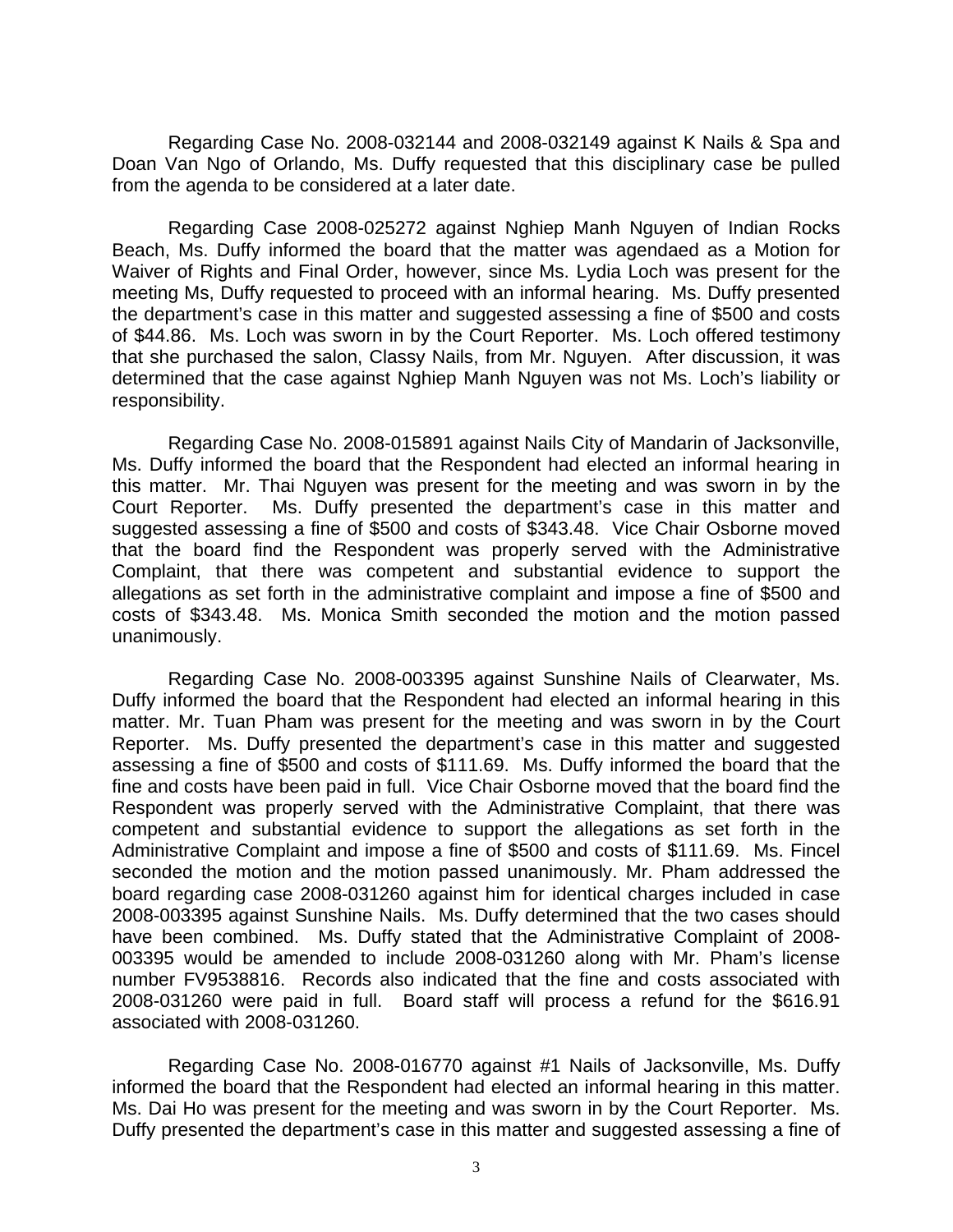\$150 and costs of \$101.37. Ms. Duffy informed the board that the fine and costs have been paid in full. Vice Chair Osborne moved that the board find the Respondent was properly served with the Administrative Complaint, that there was competent and substantial evidence to support the allegations as set forth in the Administrative Complaint and impose a fine of \$150 and costs of \$101.37. Ms. Fincel seconded the motion and the motion passed unanimously.

 Regarding Case Nos. 2008-011024 and 2007-043228 against Balla Unisex Beauty Salon and Magalie Charles of Port St. Lucie, Ms. Duffy informed the board that the Respondent had elected an informal hearing in this matter. Ms. Magalie Charles was present for the meeting and was sworn in by the Court Reporter. Ms. Duffy presented the department's case in this matter and suggested assessing a fine of \$1,000 and costs of \$98.97. Ms. Duffy informed the board that the fine and costs have been paid in full. Vice Chair Osborne moved that the board find the Respondent was properly served with the Administrative Complaint, that there was competent and substantial evidence to support the allegations as set forth in the Administrative Complaint and impose a fine of \$1,000 and costs of \$98.97. Ms. Fincel seconded the motion and the motion passed unanimously.

 Regarding Case Nos. 2008-029316 and 2008-029318 against Dorothy Dinh and Dover Nails of Kissimmee, Ms. Duffy informed the board that the Respondent had elected an informal hearing in this matter. Ms. Dorothy Dinh was present for the meeting and was sworn in by the Court Reporter. Ms. Duffy presented the department's case in this matter and suggested assessing a fine of \$1,000 and costs of \$373. Ms. Duffy informed the board that the fine and costs have been paid in full. Vice Chair Osborne moved that the board find the Respondent was properly served with the Administrative Complaint, that there was competent and substantial evidence to support the allegations as set forth in the Administrative Complaint and impose a fine of \$1,000 and costs of \$373. Ms. Fincel seconded the motion and the motion passed unanimously.

 Regarding Case No. 2008-038784 against LA Salon of Old Town, Ms. Duffy informed the board that the Respondent had elected an informal hearing in this matter. Mr. Hanh Kien was present for the meeting and was sworn in by the Court Reporter. Ms. Duffy presented the department's case in this matter and suggested assessing a fine of \$500 and costs of \$335.85. Vice Chair Osborne moved that the board find the Respondent was properly served with the Administrative Complaint, that there was competent and substantial evidence to support the allegations as set forth in the Administrative Complaint and impose a fine of \$500 and costs of \$335.85 to be paid over a period of three months, with the first payment of \$335.85 due within 30 days of the final order and two monthly payments of \$250 each. Ms. Fincel seconded the motion and the motion passed unanimously.

 Regarding Case No. 2008-029082 against Modern Nails Salon & Day Spa of Gainesville, Ms. Duffy informed the board that the Respondent has elected an informal hearing in the matter. Ms. Linda Pham and Mr. Jeffrey Le were present for the meeting and were sworn in by the Court Reporter. Ms. Duffy presented the department's case in this matter and suggested assessing a fine of \$1,000 and costs of \$317.43. Vice Chair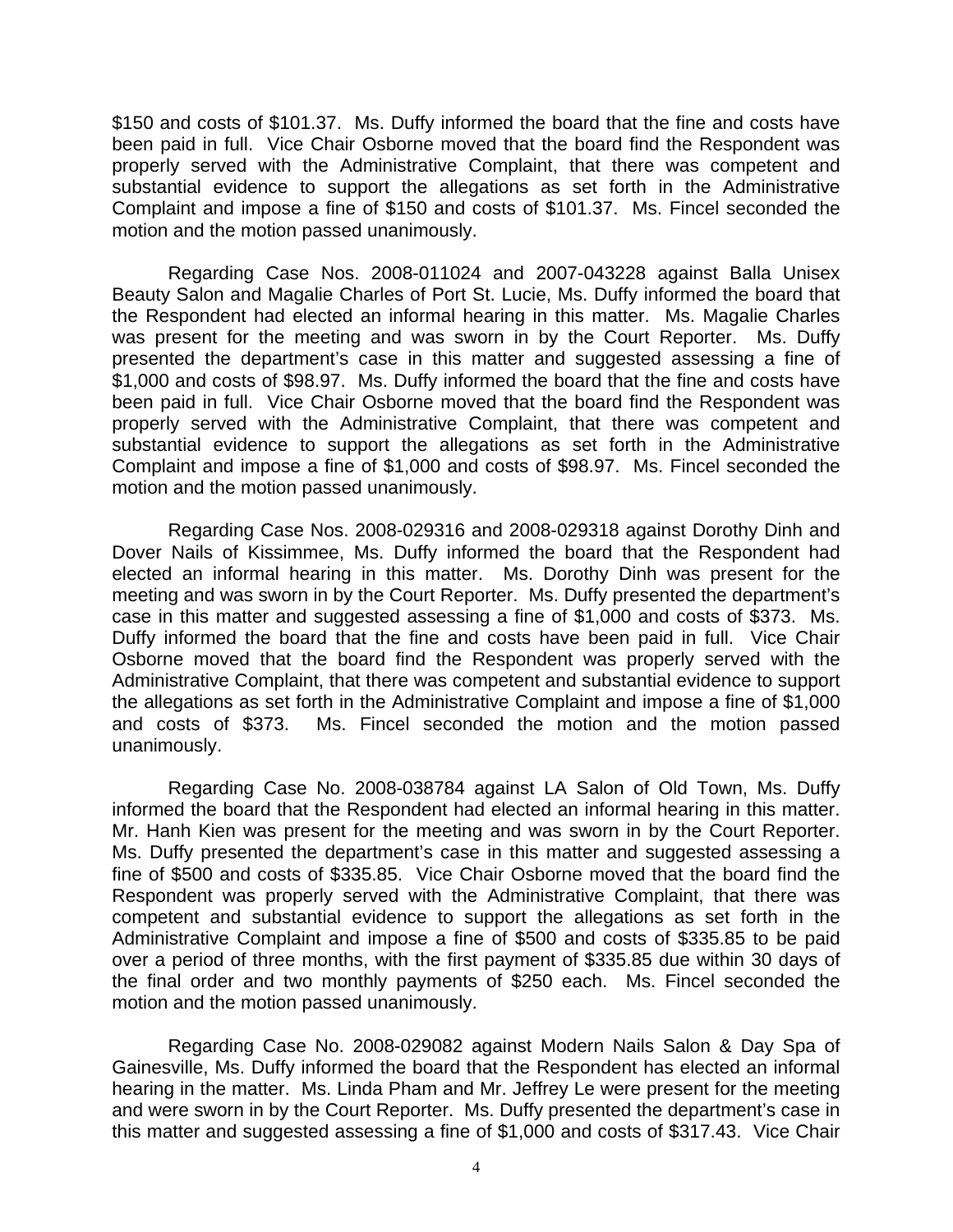Osborne moved that the board find the Respondent was properly served with the Administrative Complaint, that there was competent and substantial evidence to support the allegations as set forth in the Administrative Complaint and impose a fine of \$500 and costs of \$317.43. Ms. Smith seconded the motion. The motion passed unanimously.

 Regarding Case Nos. 2008-029136 and 2008-029129 against Ly Hai Nguyen and Legend Nails & Spa of Tampa, Ms. Duffy informed the board that the Respondent has elected an informal hearing in the matter. Ms. Ly Hai Nguyen was present for the meeting and was sworn in by the Court Reporter. Ms. Duffy presented the department's case in this matter and suggested assessing a fine of \$500 and costs of \$464.84. Vice Chair Osborne moved that the board find the Respondent was properly served with the Administrative Complaint, that there was competent and substantial evidence to support the allegations as set forth in the Administrative Complaint and impose a fine of \$500 and costs of \$464.84 to be paid over a period of six months, with the first payment of \$464.84 due within 30 days of the final order and five monthly payments of \$100 each. Ms. Fincel seconded the motion and the motion passed unanimously.

 Regarding Case No. 2008-036844 against Signature Nails & Spa at Disston of St. Petersburg, Ms. Duffy requested that this disciplinary case be pulled from the agenda to be considered at a later date.

 Regarding Case No. 2008-019181 against Smooth Skinz of Sunny Isle, Ms. Duffy requested that this disciplinary case be pulled from the agenda to be considered at a later date.

 Unless otherwise stated, by appropriate motion the board found that the Respondent was properly served with the Administrative Complaint and elected not to dispute the alleged facts, that there was competent and substantial evidence to support the allegations, that the Respondent committed the offenses as outlined in the Administrative Complaint, and imposed the penalties shown below:

- Chi's Nails and Loc T. Phan: Indian Rocks Beach Case Nos. 2008-014066 and 2008-014070 \$500 fine and \$127.66 costs
- **Donna Jean Ulrich Pascoe and Donna Pascoe Salon; Parkland**  Case Nos. 2008-022213 and 2008-022216 \$500 fine and \$74.97 costs
- **Lan T. Nguyen; Palm Beach Gardens**  Case No. 2007-026246 \$1,500 fine and \$151.48 costs
- **Nice-N-Neat Nails & Spa; Port St. Lucie**  Case Nos. 2005-010953 and 2007-059674 \$1,000 fine and \$98.97 costs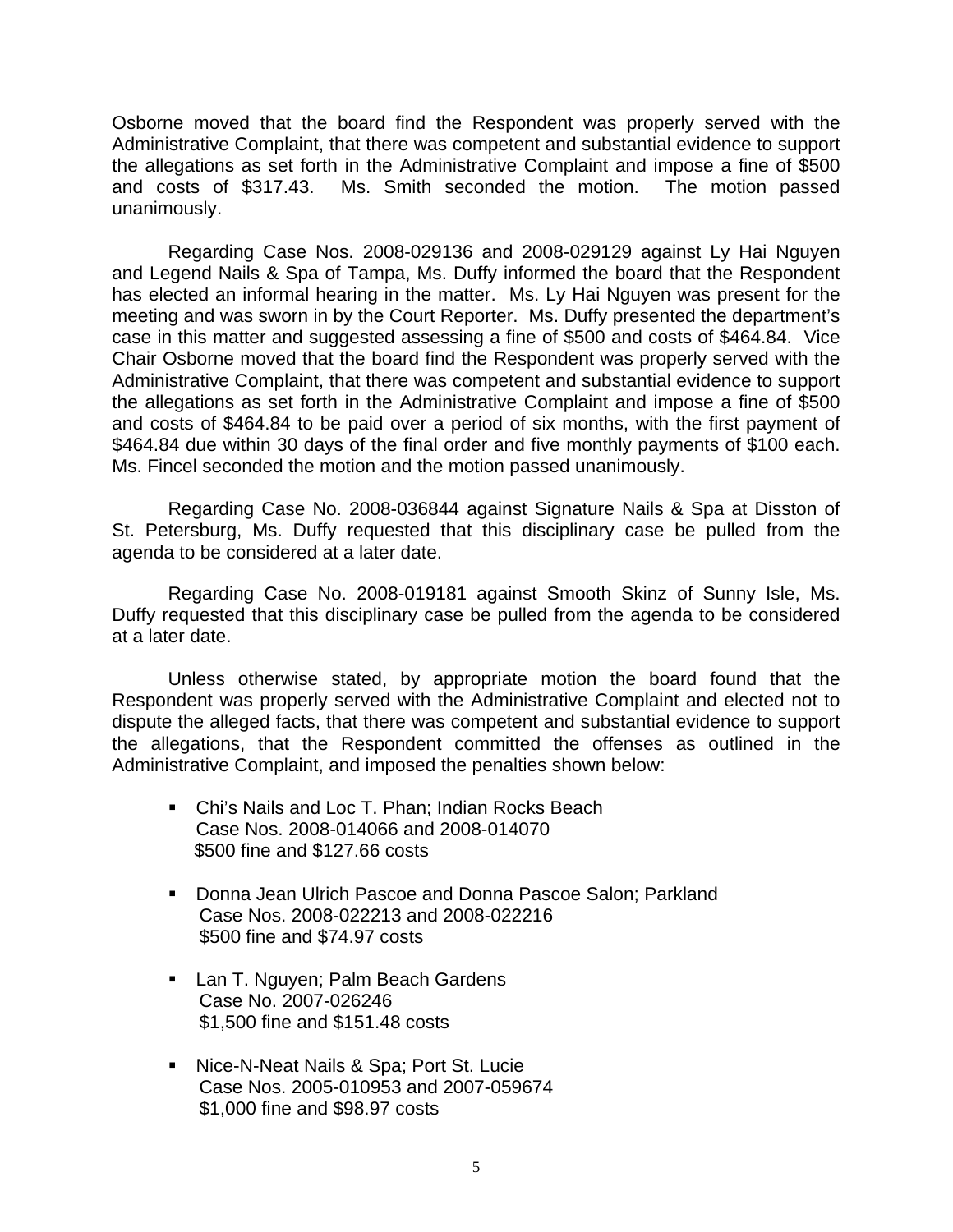## **Motions for Waiver of Rights and Final Order**

 Regarding Case No. 2007-064928 against Charitable Cylla of Ft. Lauderdale, Ms. Duffy requested that this disciplinary case be pulled from the agenda to be considered at a later date.

Regarding Case No. 2008-005639 against Doonie's Hair Studio of Bradenton, Ms. Duffy requested that this disciplinary case be pulled from the agenda to be considered at a later date.

 Regarding Case No. 2007-007704 against Jose A. Rodriguez of Riviera Beach, Ms. Duffy requested that this disciplinary case be pulled from the agenda to be considered at a later date.

 Regarding Case No. 2008-013961 against Nana Camara of Tampa, Ms. Duffy requested that this disciplinary case be pulled from the agenda to be considered at a later date.

Regarding Case No. 2008-007741 against Rosenildo Silva of Pompano Beach, Ms. Duffy requested that this disciplinary case be pulled from the agenda to be considered at a later date.

Regarding Case No. 2008-009066 against Tikisha Monrez Gobourne of Sarasota, Ms. Duffy requested that this disciplinary case be pulled from the agenda to be considered at a later date.

## **Settlement Stipulations**

 Regarding Case No. 2008-018462 against All-Star Barber Shop of Kissimmee, Ms. Duffy presented the department's case and suggested assessing a fine of \$2,000 and costs of \$70.64. Mr. William Senquiz was present and was sworn in by the Court Reporter. Ms. Smith moved that the board adopt the stipulation of the parties as the board's final action in this matter and incorporate it and all its terms into a final order. Vice Chair Osborne seconded the motion and the motion passed unanimously.

 Regarding Case No. 2008-030781 against Nail Expert and Spa of Apollo Beach, Ms. Duffy presented the department's case and suggested assessing a fine of \$50 and costs of \$218. Mr. Michael Le was present and was sworn in by the Court Reporter. Vice Chair Osborne moved that the board adopt the stipulation of the parties as the board's final action in this matter and incorporate it and all its terms into a final order. Ms. Smith seconded the motion and the motion passed unanimously.

 Regarding Case Nos. 2008-011583 and 2008-011587 against Dzung Minh Ho, d/b/a DJ Nails of Miramar, Ms. Duffy presented the department's case and suggested assessing a fine of \$500 and costs of \$520.57. Mr. Dzung Minh Ho was present and was sworn in by the Court Reporter. Ms. Smith moved that the board adopt the stipulation of the parties as the board's final action in this matter and incorporate it and all its terms into a final order. Vice Chair Osborne seconded the motion and the motion passed unanimously.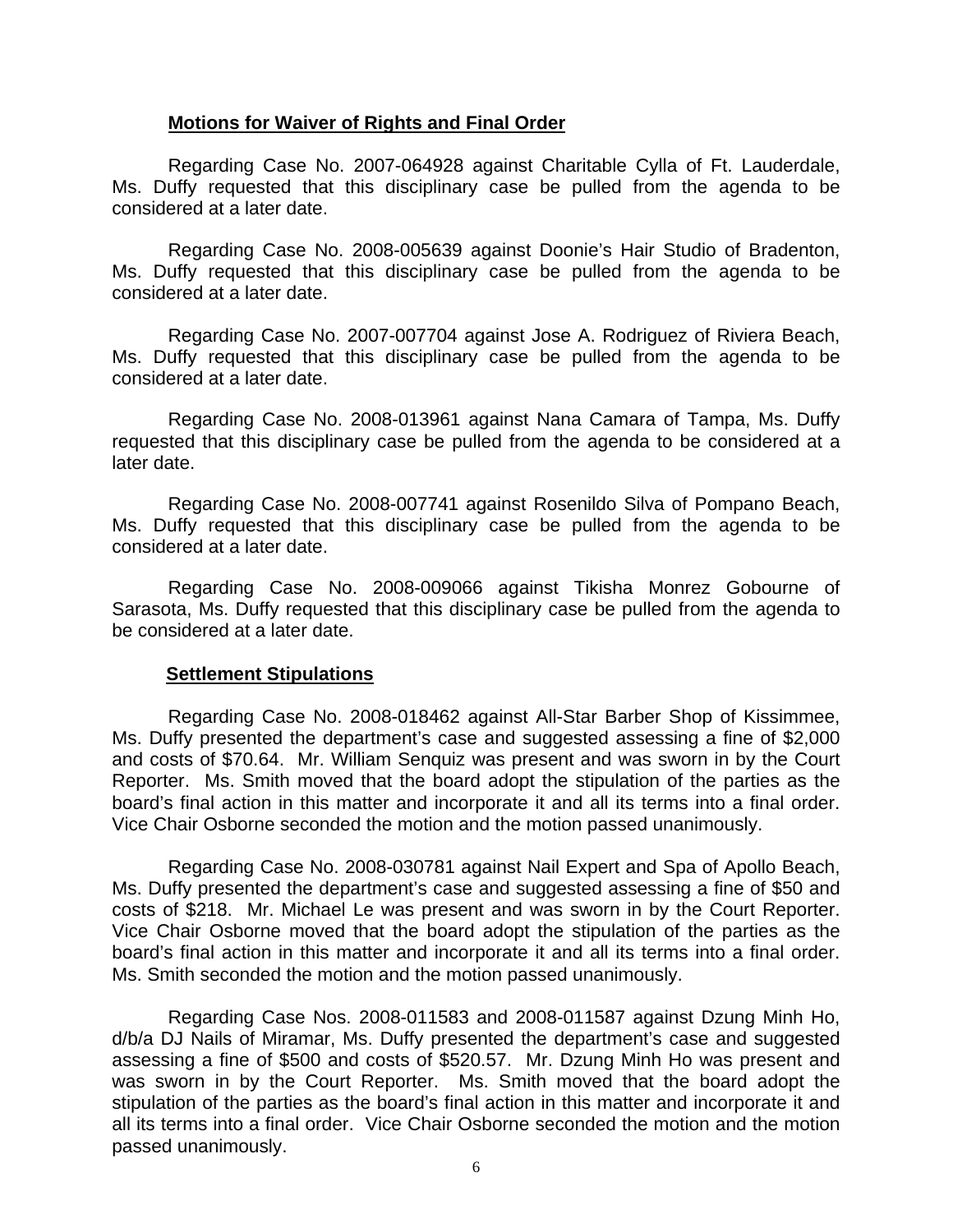Regarding Case Nos. 2008-024813 and 2008-027450 against MyVan Thi Tran and My Phuong T. Tran of Pensacola, Ms. Duffy presented the department's case and suggested assessing a fine of \$500 and costs of \$108.30. Ms. MyVan Thi Tran and Ms. Myphuong T. Tran were present and were sworn in by the Court Reporter. Vice Chair Osborne moved that the board adopt the stipulation of the parties as the board's final action in this matter and incorporate it and all its terms into a final order. Ms. Smith seconded the motion and the motion passed unanimously.

 Unless otherwise stated, by appropriate motion the board found the Respondent to have committed the offenses as alleged in the Administrative Complaint and adopted the Stipulation of the parties as the board's final action regarding a penalty to be imposed on the Respondent as follows:

- **Leann Nail Salon; St. Petersburg** Case No. 2007-051827 \$1,000 fine and \$106.95 costs
- **Andrea Palmeira; Delray Beach** Case No. 2008-027924 \$500 fine and \$67.97 costs
- **Evonnie D. Frazier; St. Petersburg** Case Nos. 2003-041967, 2003-041970, 2003-065196, 2005-009139, 2007-038654 and 2007-038686 \$1,750 fine
- Fatou Diaw; Orlando Case No. 2007-067986 \$500 fine and \$52.16 costs
- Kim's Nails & Skin Care; Orlando Case No. 2008-023253 \$500 fine and \$69.02 costs
- Kim's Nail Salon; Tampa Case No. 2006-062612 \$500 fine and \$84.55 costs
- **L&T Nails; Jacksonville** Case No. 2008-019775 \$500 fine and \$84.55 costs
- **Seasons Hair and Nail Design; Lake Worth** Case No. 2007-031295 \$500 fine and \$60.30 costs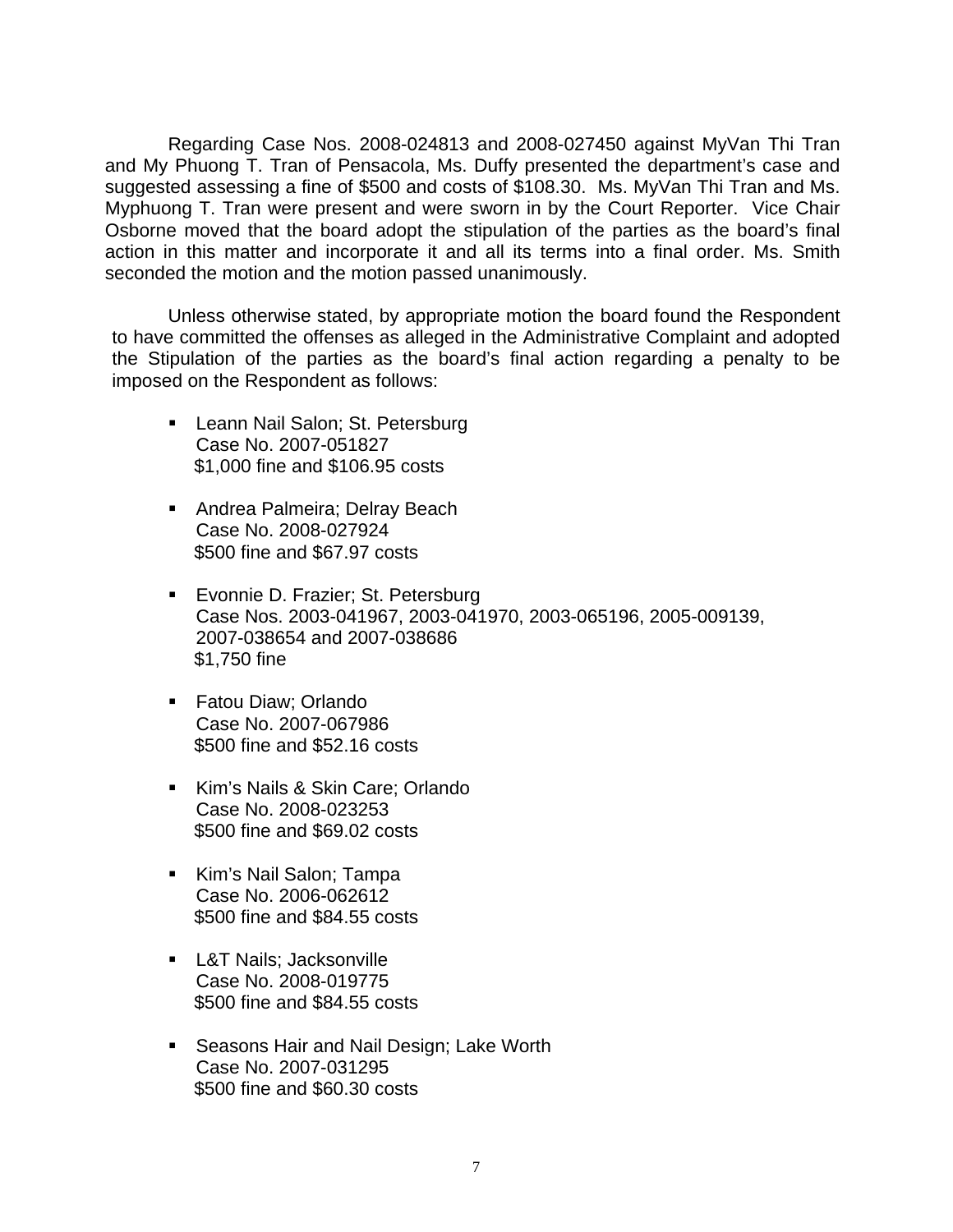- So Be It! Salon, Inc.; Miami Case No. 2008-016322 \$2,000 fine and \$65.37 costs
- Syed Abbas; Miami Case No. 2007-031336 \$500 fine and \$60.30 costs
- **The Nailz Place, Inc.; University Park** Case No. 2008-020477 \$500 fine and \$72.70 costs
- **-** Applewoods Hair & Nails; Weston Case No. 2008-047720 \$1,500 fine and \$38.42 costs
- **EXTER Artistic Nails & Spa and Elaine Nguyet Le; New Port Richey** Case Nos. 2008-034706 and 2008-034710 \$1,000 fine and \$284.12 costs
- **Bella Lani Nail Spa; Port St. Lucie** Case No. 2008-005523 \$500 fine and \$124.78 costs
- **Loc Kim Bui; Port St. Lucie** Case No. 2008-010168 \$1,000 fine and \$136.09 costs
- **Smart Style #129; Port St. Lucie** Case No. 2007-060873 \$1,000 fine and \$136.09 costs
- Regal Nails Salon and Spa; Port St. Lucie Case No. 2007-065404 \$500 fine and \$210.22 costs
- **Blessed by the Best and Marion L. Barnum; St. Petersburg** Case Nos. 2008-009175 and 2008-009178 \$1,500 fine and \$62.45 costs
- D&K Nails and Hoang Minh Huynh; Jensen Beach Case Nos. 2008-010954 and 2007-068336 \$500 fine and \$232.94 costs
- Kim Nails; Stuart Case No. 2007-068341 \$300 fine and \$146.07 costs